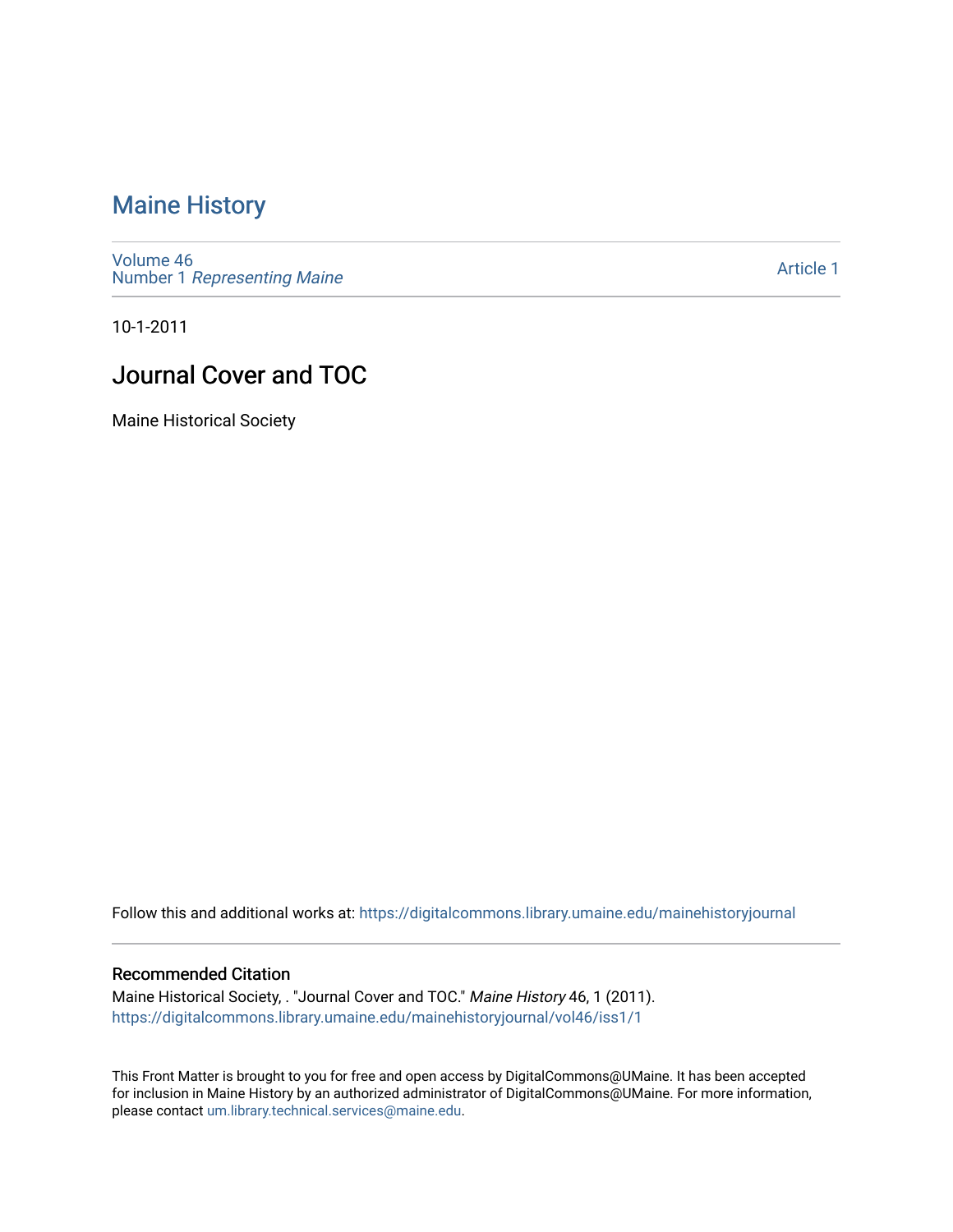VOLUME 46 OCTOBER 2011

## **MAINE HISTORY**



## *Representing Maine*

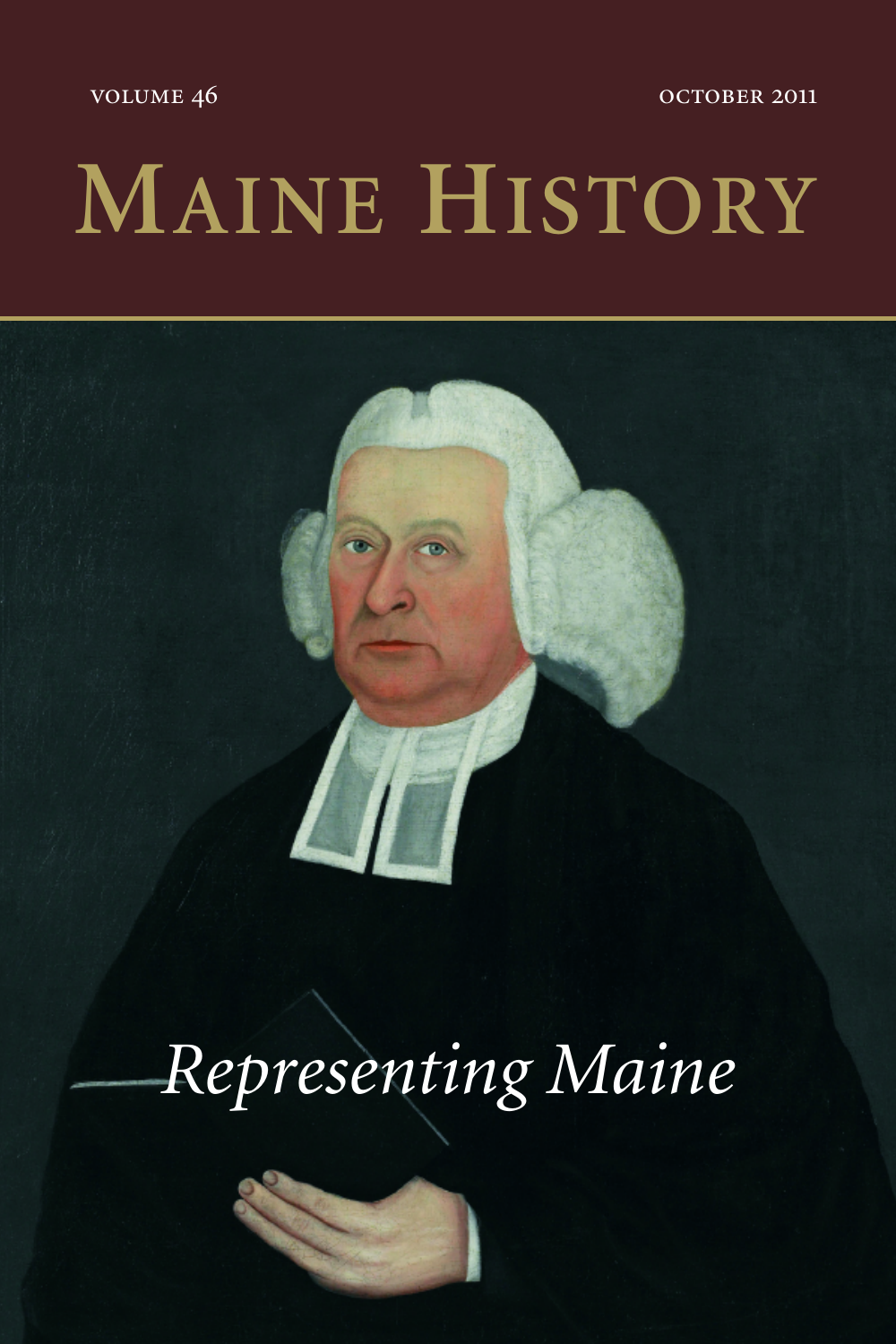### MAINE HISTORICAL SOCIETY

489 Congress Street Portland, Maine

### *Maine History* is published by the Maine Historical Society in cooperation with the Department of History at the University of Maine.

Editorial Office Department of History 5774 Stevens Hall, University of Maine, Orono, Maine

All correspondence and manuscripts for review should be sent to Editor, *Maine History*, 5774 Stevens Hall, University of Maine, Orono, ME 04469. Two copies of manuscripts should be submitted in double-spaced typescript and should conform to *The Chicago Manual of Style*, 14th ed. Manuscripts accepted for publication in *Maine History* are typically 15-30 pages in length. Manuscripts will not be returned unless accompanied by a stamped, selfaddressed envelope. The Maine Historical Society assumes no responsibility for the opinions and interpretations expressed by its contributors. The articles appearing in Maine History are abstracted in *Historical Abstracts* and *America: History and Life*.

Books for review should be sent to the book review editor, Stanley Howe, Director, Bethel Historical Society, Dr. Moses Mason House, Bethel, ME 04217.

COVER ILLUSTRATION: The word represent has a number of different meanings. This issue focuses on the variety of ways in which Maine and Mainers have been represented. The image of the Reverend Samuel Deane on the front cover alludes to the ecclesiastical representation of Mainers in the early nineteenth century. As David Raymond notes in his article on the Unitarian Controversy  $(1734-1833)$  in Maine, Deane was one of the leading figures of the move toward Unitarianism in Maine's Congregational churches. Pastor of the First Parish in Portland from 1764 to 1814, Deane presided over the parish while the separation of Unitarians and Trinitarians occurred, arguably the first such split in the United States. As Raymond points out, Mainers were determined to be represented by the pastor of their choosing. This issue also features two essays on debates about political representation for Maine's women. Shannon Risk examines a newspaper debate about women's suffrage in 1870, a year that saw a national debate about who should have the right to vote in the Republic. Portland newspaper editor John Neal brought this debate home to Mainers by arguing that Maine's women had a right to vote for those in Augusta and Washington who represented them. Anne Gass examines the efforts of Florence Brooks Whitehouse and other suffragists to convince the Maine legislature to ratify the nineteenth amendment, which granted full political representation to women. Rachel Miller's essay shows us how Maine workers were represented in still photography during the Great Depression. In 1940, the Farm Security Agency sent photographer Jack Delano to Bath to create photographic representations of the worker housing shortage, a result of the rapid growth of production at the Bath Iron Works at the outset of World War II.

> Copyright © 2011 by Maine Historical Society ISSN 1090-5413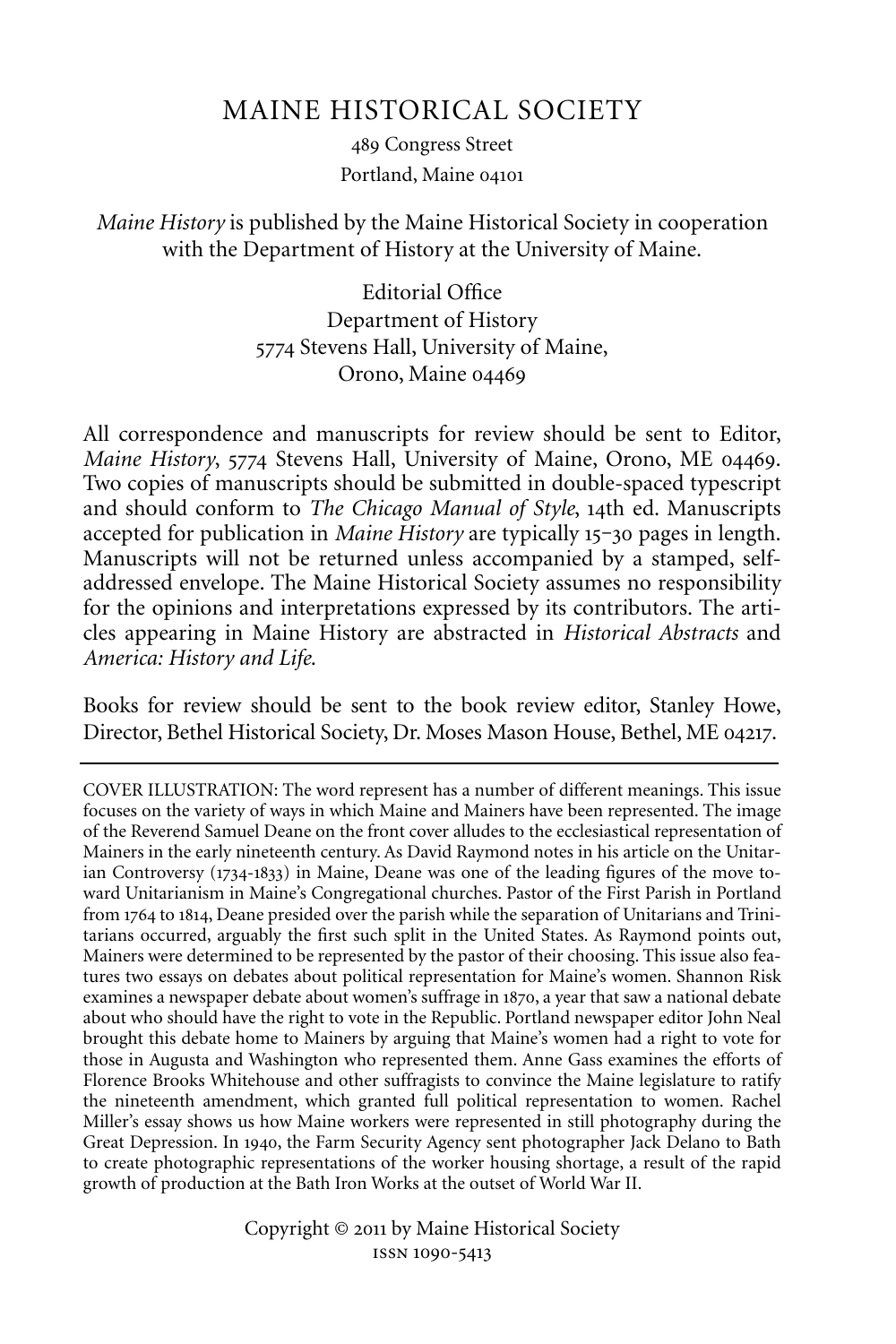# Maine History



*Editor* RICHARD W. JUDD

> *Co-Editor* DAVID TURPIE

*Assistant Editor* SAMANTHA PARADIS

*Editorial Board* ROBERT H. BABCOCK, Chairman University of Maine *Emeritus*

EMERSON BAKER Salem State College

LIBBY BISCHOF University of Southern Maine

PAUL BURLIN University of New England

> **JOYCE BUTLER** Kennebunk

EDWIN A. CHURCHILL Maine State Museum

RICHARD CONDON University of Maine at Farmington

**JOSEPH CONFORTI** American and New England Studies University of Southern Maine

ELIZABETH DEWOLFE University of New England

JOEL EASTMAN University of Southern Maine

**GRETCHEN FAULKNER** Hudson Museum University of Maine

GREGORY P. GALLANT Margaret Chase Smith Library

> WENDY HAZARD University of Maine at Augusta

*Book Review Editor* STANLEY R. HOWE

**STEPHEN HORNSBY** Canadian-American Center University of Maine

**STANLEY R. HOWE** Bethel Historical Society

JAMES LEAMON Bates College *Emeritus* 

MAUREEN ELGERSMAN LEE University of Southern Maine

> SARAH MCMAHON Bowdoin College

HARALD PRINS Kansas State University

HOWARD P. SEGAL University of Maine